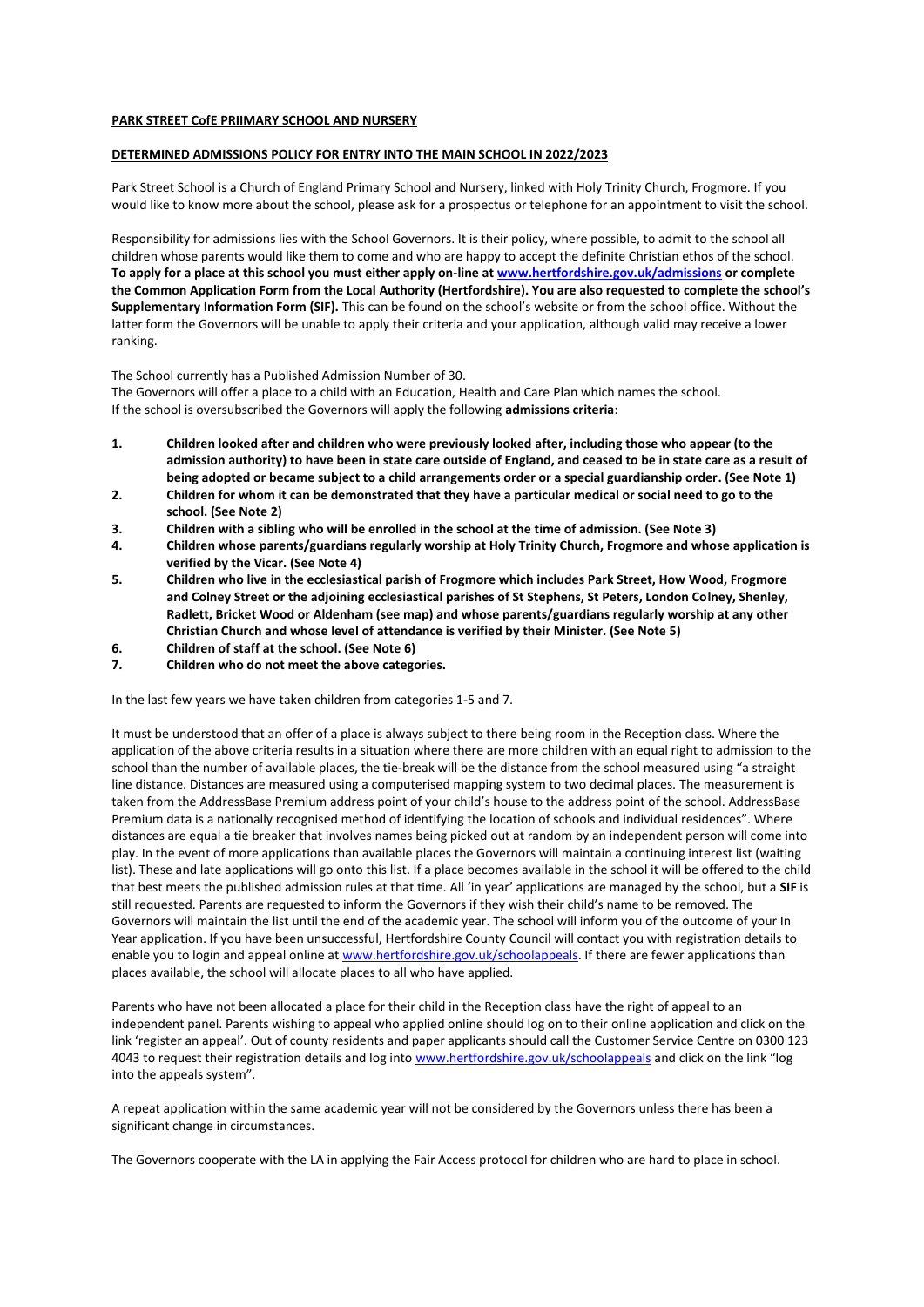Every effort will be made to accommodate twins and other 'multiple birth' applications. Where the 30<sup>th</sup> child admitted is a twin or multiple birth the other twin or sibling(s) will be admitted as exceptions to the infant class size rule.

Parents of children admitted to nursery provision must apply for a place at the school if they want to apply to the Reception class. Attendance at the Nursery does not guarantee admission to the school.

Parents offered a place may defer the date of their child's admission until later in the year, or until the child reaches compulsory school age. Parents can request part-time attendance until the child reaches compulsory school age. Summer born children may only have admission deferred until the start of the summer term. If parents do not take up the offered place before the start of the summer term of the school year of entry, then they would have to re-apply for a place in Year 1.

Where a parent of a 'summer-born' child (1 April – 31 August) wishes their child to start school in the autumn following their fifth birthday, the Governors will consider the request.

However if parents wish such a child to be educated "out of year group", ie in the Reception Year rather than Y1 they may request this and should discuss it with the school as soon as possible. Such applications will be considered by the governors on a case by case basis. Each case will be judged on its individual merits but to admit out of year group would require exceptional and extenuating circumstances and professional evidence explaining why the child's needs cannot be met in the chronological year group.

All such parents should apply for their child's normal age group at the usual time and may submit a request for admission out of the normal age group at the same time.

The governors will respond to this request prior to the offer of a place being made. If the request is agreed to, the application can be withdrawn for that year before the place is offered.

If the request is refused, parents may decide whether or not to accept the offer of a place for the normal age group, or refuse it and make an in-year application for admission into Y1 for the September following the child's fifth birthday. Where a parent's request has been agreed, they must make a new application as part of the main admission round the following year.

Parents do not have the right of appeal against a decision not to place the child in a year group outside their normal age group.

**Note 1** Places are allocated to children in public care according to Chapter 7, Section 2 of the School Admissions (Admission Arrangements and Co-ordination of Admission Arrangements) (England) Regulations 2012. These children will be prioritised under rule 1. Highest priority will be given to children who were previously looked after, including those looked after outside England, but ceased to be so because they were adopted, or became subject to a child arrangements order or a special guardianship order.

A "child looked after" is a child who is

- a) In the care of a local authority, or
- b) Being provided with accommodation by a local authority in the exercise of their social services functions (section 22(1) of The Children Act 1989).

All children adopted from care who are of compulsory school age are eligible for admission under rule 1.

Children in the process of being placed for adoption are classified by law as children looked after providing there is a Placement Order and the application would be prioritised under Rule 1.

Children who were not "looked after" **immediately** before being adopted, or made the subject of a child arrangement order or special guardianship order; **will not** be prioritised under rule 1. Applications made for these children, with suitable supporting professional evidence, can be considered under Rule 2.

Child arrangements order – Under the provisions of the Children and Families Act 2014, which amended section 8 of the Children Act 1989, residence orders have now been replaced by child arrangements orders which settle the arrangements to be made as to the person with whom the child is to live.

Special guardianship order – Under 14A of The Children Act 1989, an order appointing one or more individuals to be a child's special guardian or guardians.

Children previously looked after abroad and subsequently adopted will be prioritised under Rule 1 if the child's previously looked after status and adoption is confirmed by Hertfordshire's Virtual School.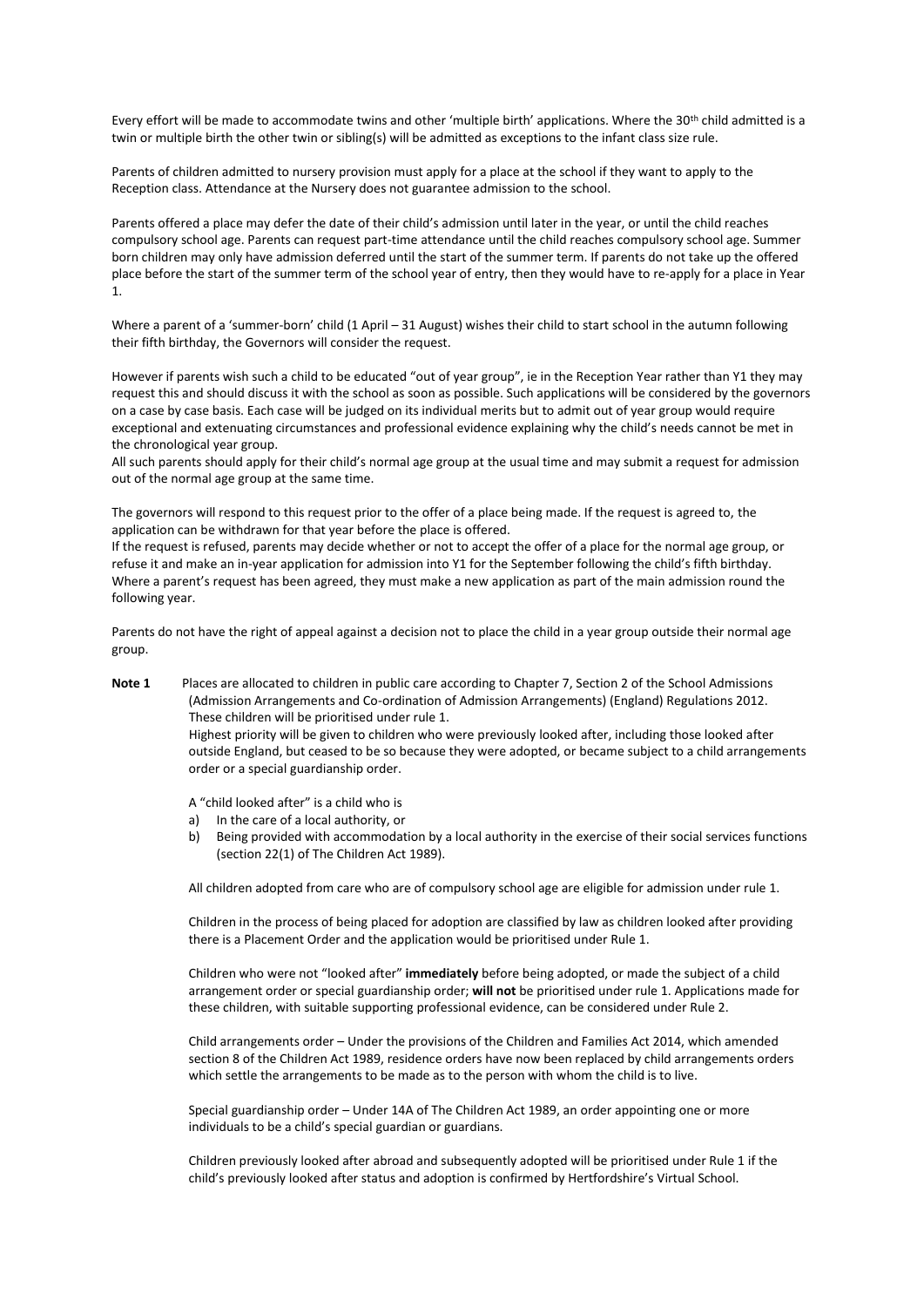The child's previously looked after status will be decided in accordance with the definition outlined in The Children and Social Work Act 2017:

- i. To have been in state care in a place outside England and Wales because he or she would not otherwise have been cared for adequately, and
- ii. To have ceased to be in that state as a result of being adopted.

A child is in 'state care' if he or she is in the care of, or accommodated by –

- a. A public authority
- b. A religious organisation, or
- c. Any other organisation the sole or main purpose of which is to benefit society.
- **Note 2** Rule 2 applications will only be considered at the time of the initial application, unless there has been a significant and exceptional change of circumstances within the family since the initial application was submitted.

All schools in Hertfordshire have experience in dealing with children with diverse social and medical needs. However, in a few very exceptional cases there are reasons why a child has to go to one specific school.

Few applications under Rule 2 are agreed.

All applications are considered individually but a successful application should include the following:

- a. Specific recent professional evidence that justifies why only this school can meet a child's individual needs, and/or
- b. Professional evidence that outlines exceptional family circumstances making clear why only this school can meet the child's needs
- c. If this school is not the nearest school to the child's home address clear reasons why the nearest school is not appropriate
- d. For medical cases a clear explanation of why the child's severity of illness or disability makes attendance at only this school essential.

Evidence should make clear why only this school is appropriate. A Rule 2 application will generally not be upheld in cases where more than one school could meet the child's need.

In exceptional cases relating to a disability, where more than one school in the county can meet the child's specific needs, a clear and compelling case can be made for the 'nearest' school with the relevant facilities, environment or location. You must clearly explain why attendance at the 'nearest' school with these facilities is essential.

Applications under Rule 2 can only be considered when supported by a recent letter from a professional involved with the child or family, for example a doctor, psychologist or police officer. The supporting evidence needs to demonstrate why only the named school can meet the social/medical needs of the child.

Applications for children who were not "looked after" immediately before being adopted or made the subject of a child arrangement order or special guardianship order may be made under this rule.

**Note 3** A sibling is defined as: the sister, brother, half brother or sister, adopted brother or sister, child of the parent/carer or partner or a child looked after or previously looked after\* and in every case living permanently\*\* in a placement within the home as part of the family household from Monday to Friday at the time of this application.

> \*Children previously looked after are those children adopted or with a special guardianship order or child arrangements order. This definition was amended following a determination by the OSA in August 2014. \*\* A sibling link will not be recognised for children living temporarily in the same house, for example a child who usually lives with one parent but has temporarily moved or a looked after child in a respite placement or very short term or bridging foster placement.

> In year admissions: the sibling may be in the school's final year as long as they will still be in attendance at the time of admission.

**Note 4** 'Regular Worship' is intended to signify membership of and commitment to Holy Trinity Church, Frogmore. Parents are deemed to be 'regular worshippers' if they attend services at Holy Trinity Church; at least once a month; for the **12 months before the closing date for applications. In the event that during the period specified for attendance at worship the church, or in relation to those of other faiths, relevant place of worship, has been closed for public worship and has not provided alternative premises for that worship, the requirements of these (admission) arrangements in relation to attendance will only apply to the period**